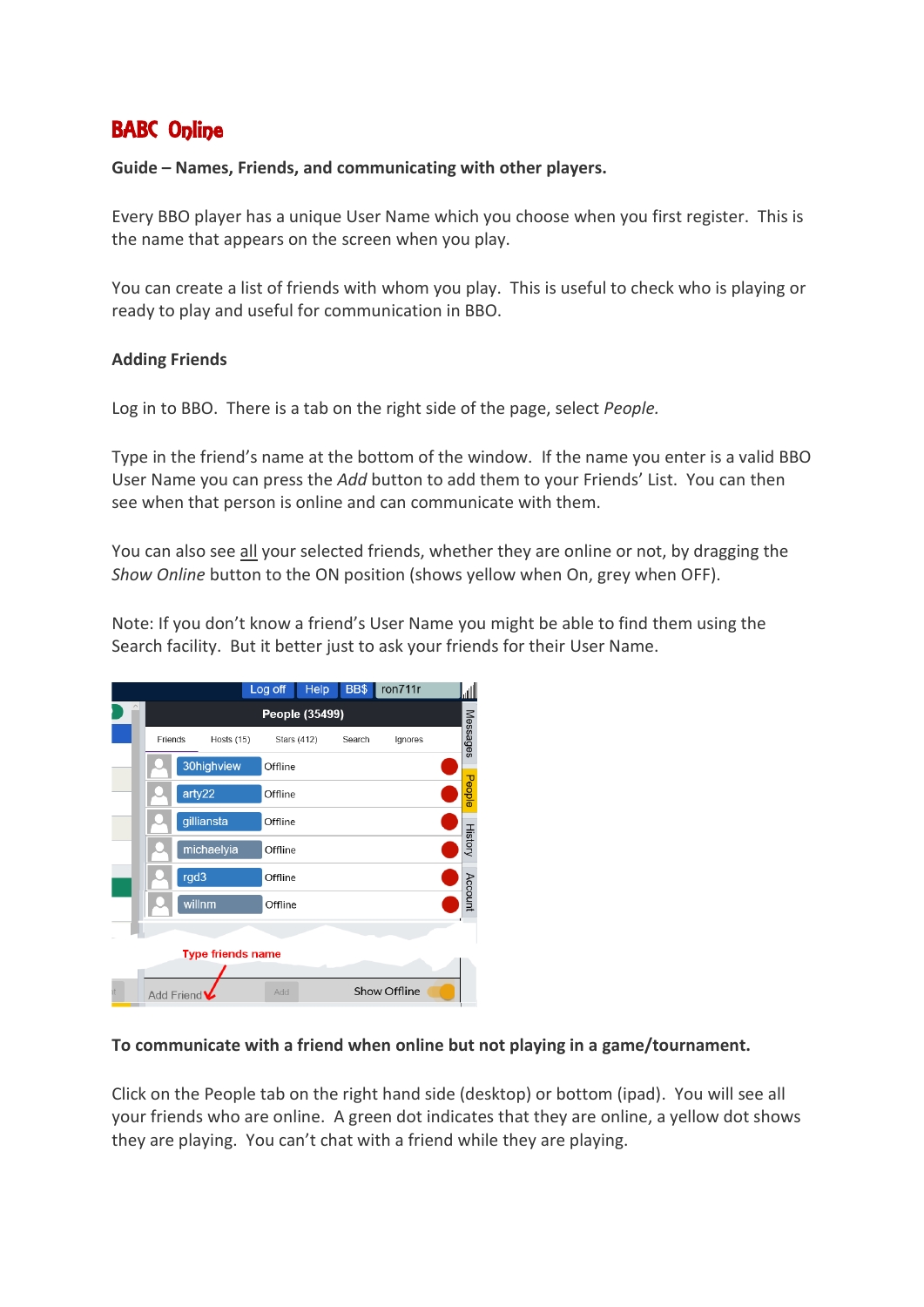If a friend is online but not playing (green dot) you can send them a message. Click on their name and their BBO profile will open.



You can type a message and click *Show Chat.* The message will appear on the recipient's screen, shown as "private". No-one else will see the message.

#### Main Bridge Club (Host: Rig  $\frac{6}{2}$ **IMPs** N HDavidN  $-39.7$ EW  $J$  107 5 Click on a name for more ♠ റ  $127$ **bout** a playe ormation ပ္  $2<sub>0</sub>$ West K 9 E  $\overline{4}$  $\overline{z}$ W henrik0311 E sara  $\overline{\mathbf{k}}$  $\sqrt{1}$  $\begin{array}{|c|c|c|c|c|}\n\hline\n10 & 9 & 4 & 4 \\
\hline\n\end{array}$  $\overline{\mathbf{8}}$ S<sup>M</sup> Rigg **Messaging area** -Table Message

## **Communicating with other players at the table**

When you are playing you cannot communicate with your partner within BBO (and of course you wouldn't talk to your partner outside BBO). You can send messages to other players at the table, using the Message facility at the bottom of the screen. All players at your table, and all onlookers, will see the message.

It's good to talk to others at the table (within reason)

# **Who are you playing with? (or who is playing at the table you are watching?)**

BBO players are identified by their User Names. You might recognise the User Name of a BABC member (e.g. neilhig) or they may have used a less obvious name (e.g. TwinkleToes).